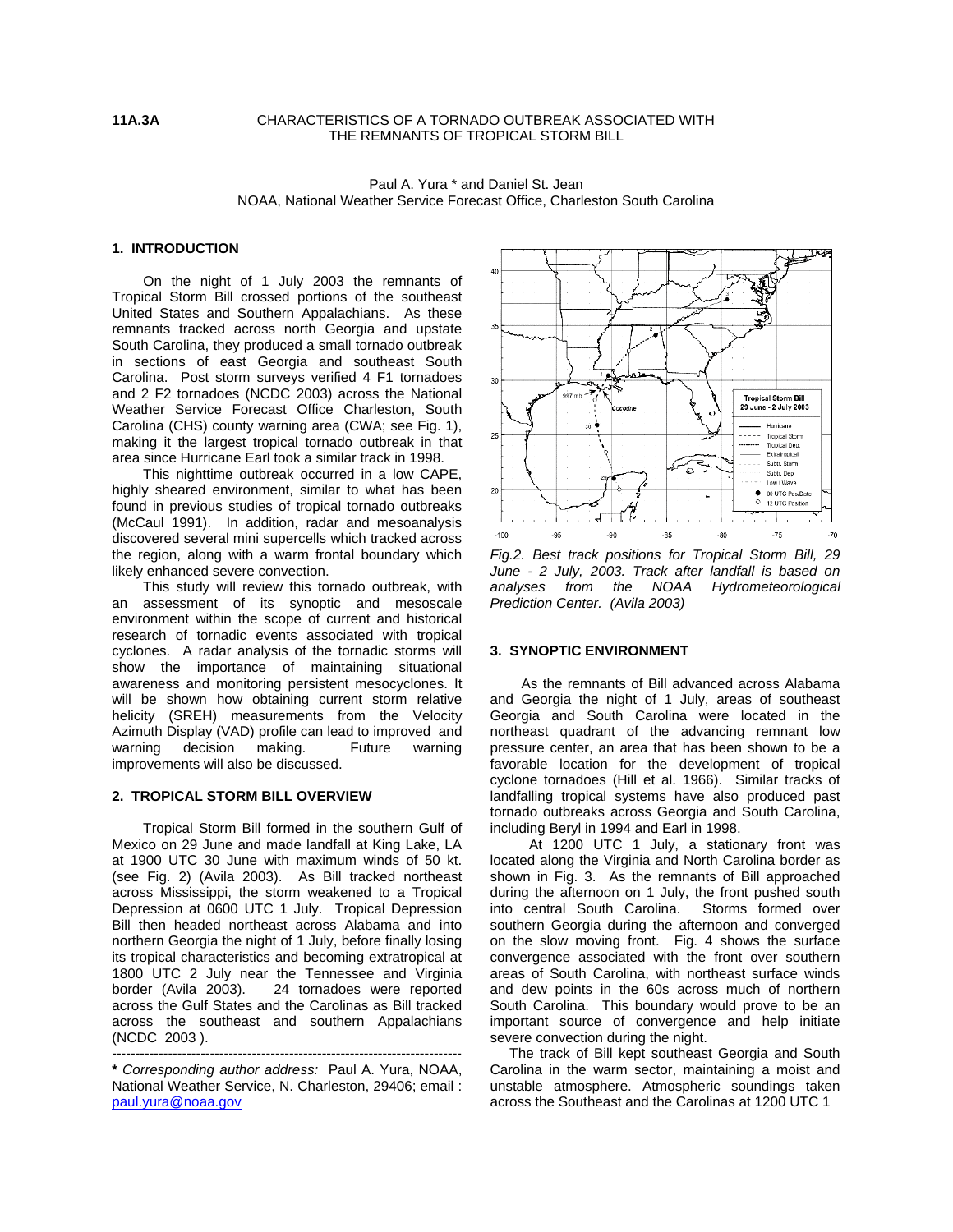

*Fig 3. Surface weather map at 1200 UTC 1 July 2003 depicted by the Hydrometeorological Prediction Center*.

July however showed only modest CAPE generally less than  $700 \text{ Jkg}^{-1}$ . Highest CAPE was found along the Florida coast where JAX sounding indicated 1800 Jkg<sup>-1</sup>.

 Shear values were found to be highest over the Gulf States at 1200 UTC 1 July with 0-3 km SREH at Atlanta and Birmingham of  $343 \text{ m}^2\text{s}^{-2}$  and  $831 \text{ m}^2\text{s}^{-2}$ , respectively. Further to the east, SREH was generally below 100  $\text{m}^2\text{s}^2$ , as backing surface flow and the lowlevel jet were not forecast to increase until 0000 UTC 2 July. McCaul (1991) found that an atmosphere characterized by strong shear and weak convective instability was highly favorable for tropical cyclone tornado development. Due to abundant cloud cover and ongoing widespread precipitation, instability and CAPE remained low across Georgia and South Carolina through the afternoon of 1 July and was forecast to remain low through 1200 UTC 2 July.

 As Tropical Depression Bill approached the southern Appalachians, forecast models indicated a midlevel dry intrusion approaching from the southwest. Fig 5 shows this wedge of dry air in the eastern semicircle of the advancing tropical system, similar to what Curtis (2004) found in his investigation of "large" tropical cyclone tornado outbreaks. This drier air was forecast to move northeast along the Florida and Georgia coasts by 0600 UTC July 2. Novlan and Gray (1974) McCaul (1987) and most recently Curtis (2004) have shown that these dry midlevel intrusions may play a key role in the development of large tornado outbreaks during land falling tropical cyclones.

## **4. MESOSCALE ENVIRONMENT**

The threat for severe weather was increasing through the late afternoon hours on 1 July as dry air in

the 700-500hPa layer was forecast to advance northeast across southeast Georgia and coastal South Carolina. Tornado watches were in effect by 4pm on the afternoon of 1 July for much of central Georgia and areas of southeast South Carolina as the midlevel dry air increased convective instability and the threat for isolated supercells. Because area soundings showed only modest CAPE values and relatively high SREH, mini supercells (McCaul 1987; Davies 1990) were an increasing threat. Numerical simulations of supercells by McCaul and Weisman (1996) in hurricane environments produced these pronounced reductions in both horizontal and vertical size of developing supercells.

 During simulations (McCaul and Weisman, 1996) these mini supercells showed an absence of cold surface outflow, which led to a reduction in low-level vorticity. They showed that unless additional forcing and mesoscale vorticity was present, mesocyclones and tornadoes were uncommon. Markowski et al (1998) showed during the VORTEX-95 project that 70% of tornadoes were associated with boundaries and hypothesized that these boundaries brought enhancements of horizontal vorticity and allowed for low-level mesocyclogenesis. Tropical rainbands can be one source of these boundaries, but were absent during this outbreak as the unorganized remnants of Tropical Storm Bill moved across the Southeast.

 While McCaul and Weisman (1996) have shown a lack of cold pool generation in tropical thunderstorm environments, the midlevel dry air advecting into Georgia and South Carolina (see Fig 5) increased the storms' ability to form cool outflow. Romine (2002) through numerical simulations of Hurricane Opal showed how vertical vorticity in mini supercells increased as a function of a dry profile. The evaporative cooling in the midlevels generates negatively buoyant air that feeds the cold pool.



*Fig. 4 Surface station plot at 0000 UTC 2 July 2003*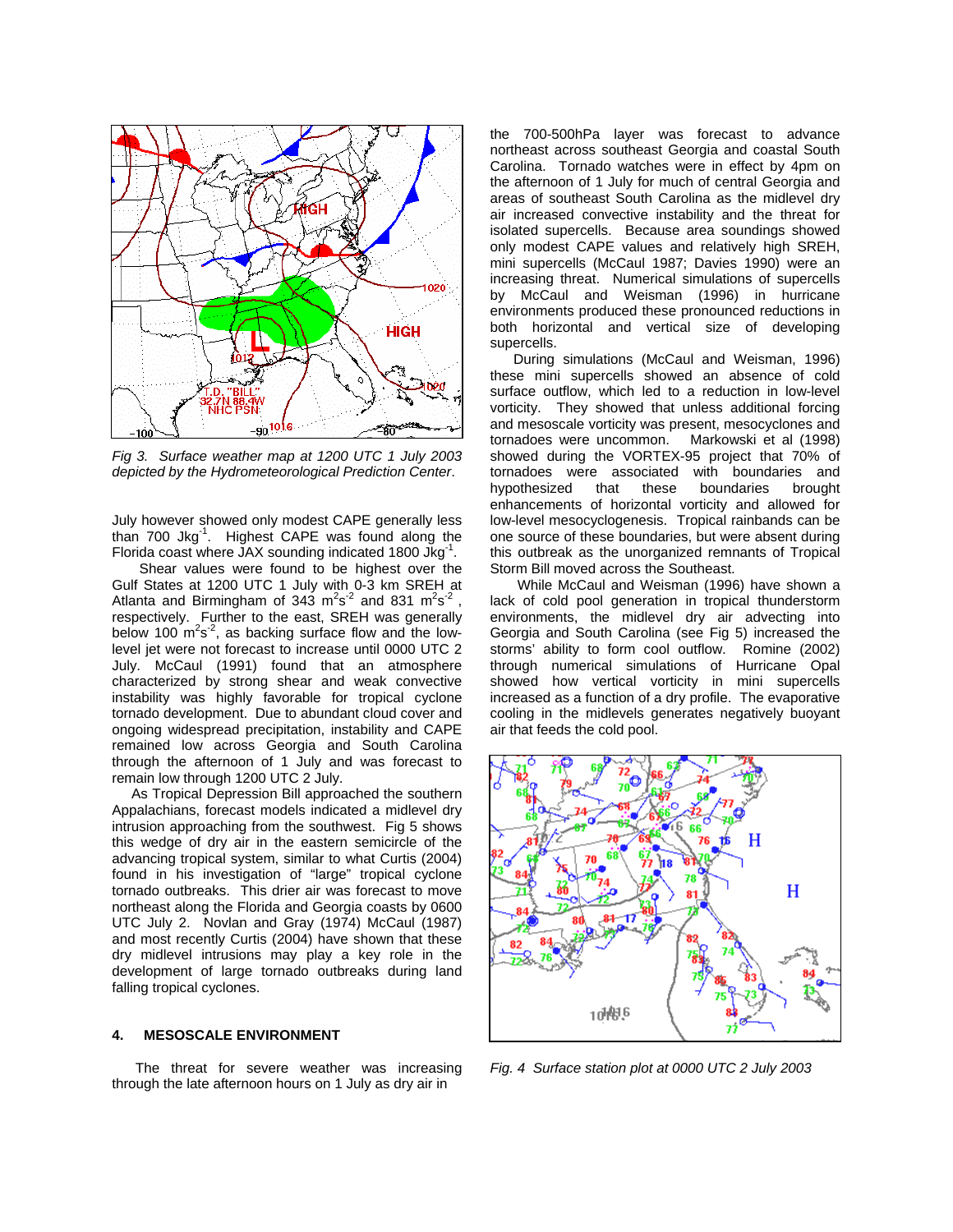

*Fig 5. 06 hr forecast of 700 hPa Relative Humidity from the 2100 UTC RUC model run, valid 0300 UTC 2 July*.

It is this formation of a baroclinic boundary that increased the likelihood of tornado formation within the mini supercells and subsequent smaller tornadic cells. Curtis (2004) concluded after examining 13 large tropical cyclone tornado outbreaks, that 11 occurred along pronounced relative humidity gradients at 500 and 700 hPa. Fig. 5 shows the midlevel dry air wedge over mainly coastal Georgia and South Carolina with the strongest gradient of humidity along the Georgia-South Carolina border. While the largest shear and helicity values were found over both central Georgia and South Carolina, it can be hypothesized that the lack of tornadic storms over these areas was a result of moist midlevels.

### **5. RADAR ANALYSIS**

Isolated severe convection began to form early in the afternoon of 1July across portions of southeast Georgia while widespread non-severe weather was ongoing across central Georgia closer to the center of TD Bill. By 2200 UTC 1 July, KCLX radar was indicating a severe cell over Toombs County approaching the CHS CWA. This storm had a well-established appendage and was highly suspect for being tornadic. As the storm crossed into Jenkins County Georgia, the supercell structure became more apparent at 2359 UTC with a hook echo, bounded weak echo region (BWER), deep mesocyclone, and large inflow notch. While the diameter of the mesocyclone was fairly broad at over 4 km, an F1 tornado occurred near Scarboro Georgia (see Fig. 6) with a track of 4.5 miles. Echo tops were found to be less than 40 kft, VIL of around 40 kgm $3$ , and no

CG lightning strikes were indicated. Another mini supercell quickly developed across Jenkins County Georgia by 0049 UTC 2 July. Although a strong and persistent mesocyclone was indicated, no evidence of a tornado was found.

By 0128 UTC, a cluster of strong convective cells was organizing into a north-south line across portions of southeast Georgia. Fig. 7 shows the KCLX base reflectivity at 0148 UTC when a supercell was moving into western Screven County. This cell too had a history of producing mesocyclones, but was much larger in scale than the two previous supercells that had already developed across portions of the CWA. Echo tops were over 50 kft with VIL of 50 kgm<sup>-3</sup>. This convective cell resembled an HP supercell as the low-level base reflectivity took on a kidney bean shape with the mesocyclone on the eastern flank of the storm. Due to the shallow nature of the mesocyclone with this storm, the Mesocyclone Detection Algorithm (MDA) on the KCLX radar was not triggered. Rotational velocity of 40 kt was noted on the storm relative velocity (SRM) 0.5 degree scan over western Screven County by 0203 UTC near Thomasboro. While no evidence of a tornado was found, trees and power lines were reported down near the towns of Thomasboro and Woodcliff.

At 0208 UTC a small shallow mesocyclone developed on the southern flank of this thunderstorm cluster and moved into far eastern Bulloch County approaching the Screven County line. By 0223 UTC, strong rotational velocity of 55 kt was observed near Clito on the 0.5 SRM elevation slice (see Fig 8). Because the mesocyclone was very small and shallow, the MDA on the KCLX radar was not triggered. F2 tornado damage including downed trees and damaged mobile homes was found near Clito Georgia with a damage path of 7 miles as it crossed into Screven County. This storm continued on its path into central Screven County and produced another F2 tornado near the community of Farmdale where a 6 mile damage path was discovered with downed trees, power lines, and an overturned automobile.



*Fig 7. KCLX 0.5 degree base reflectivity at 0148 UTC 2 July 2003.*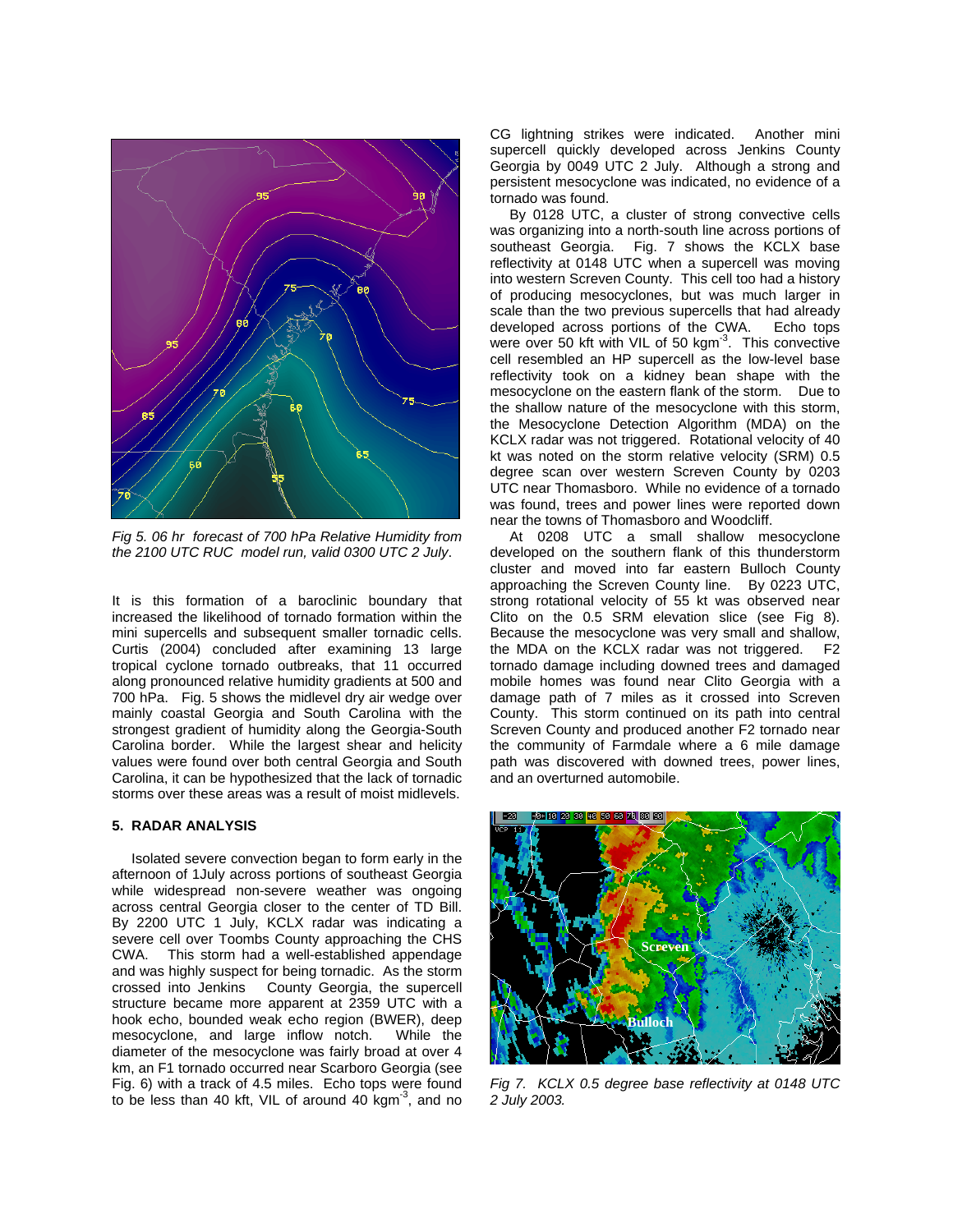

*Fig 8. KCLX 0.5 degree storm relative velocity at 0223 UTC 2 July 2003.* 

Less than 40 minutes later, at 0258 UTC, a shallow storm with echo tops of only 25 kft, developed a hook appearance in the 0.5 degree reflectivity less than 5 miles northwest of Clito. Analysis of 0.5 degree SRM detected inbound velocities of 74 kt. As this storm moved across the Bulloch and Screven County line, a F1 tornado occurred near Blitch with a 3 mile long path of tree damage.

By 0332 UTC this cluster of severe and tornadic storms had crossed the Savannah River into southeast South Carolina. At this time, SRM 0.5 degrees showed 2 distinct and persistent areas of rotation across sections of Hampton County in South Carolina. Although these areas of rotation were located within 50 km of KCLX, the MDA was not triggered. The strongest of these rotations moved across northern Hampton County with the 50 dBZ low-level reflectivity core showing a hook appearance. At 0402 UTC, at a distance of only 25 km from the radar, KCLX detected rotational velocities of 45 kt just west of the town of Hampton South Carolina (see Fig. 9). These winds were detected on the 0.5 degree SRM slice at a height of 870 ft agl. A storm survey conducted by the Charleston National Weather Service Office found a 10 mile path of F1 tornado damage including structural damage to a Dollar General Store in the town of Hampton **(**see Fig. 10).

Over the next hour, this storm moved northeast into northern Colleton County while strengthening and gaining supercell characteristics. By 0502 UTC a welldefined hook echo developed, VIL surged to 45 kgm<sup>-3</sup>, and echo tops increased to over 40 kft. A F1 tornado was reported near Smoaks South Carolina with tree and mobile home damage. This tornadic supercell continued to move northeast into northern Dorchester County with a very impressive reflectivity gradient and

mesocyclone. Despite these persistent severe characteristics, wind and tornado damage were neither reported nor found over Dorchester County.

By 0600 UTC, most of the convection pushed northeast out of the CHS CWA. There were several small storms on the order of less than 10 km across that formed over sections of southeast South Carolina. While many had a hook appearance in the 0.5 base reflectivity, these remaining storms lacked the persistent mesocyclones and gate to gate shears that the earlier tornadic storms possessed. **<sup>+</sup>**



*Fig 9. KCLX 0.5 degree storm relative velocity at 0402 UTC 2 July 2003.* 

## **6. HODOGRAPH MODIFICATION**

On the 1200 UTC 1 July sounding at Charleston (CHS), light east winds at the surface quickly veered to the southwest at 3 km and westerly at 6 km. While these veering winds increased the probabilities of rotating storms, speeds less than 30 kt throughout the 0-6 km layer produced a 0-3 km storm relative helicity (SREH) of only 110  $m^2s^2$ , well below the recommended level of 150  $m^2s^2$  for mesocyclones (Davies-Jones et al, 1990). Sounding locations upstream of Charleston such as Tallahassee Florida (TLH) showed much stronger winds in the lowest 3 km, which led to larger values of 0- 6 km SREH. As the remnants of Bill moved northeast across the area, model forecasts indicated an increase in the wind fields and thus a subsequent increase in low-level SREH.

 Because wind fields were forecast to increase substantially the night of 1 July, the 0000 UTC 2 July sounding and hodograph taken at CHS did not fully represent the atmosphere over the Georgia and South Carolina coasts later that night. The KCLX radar was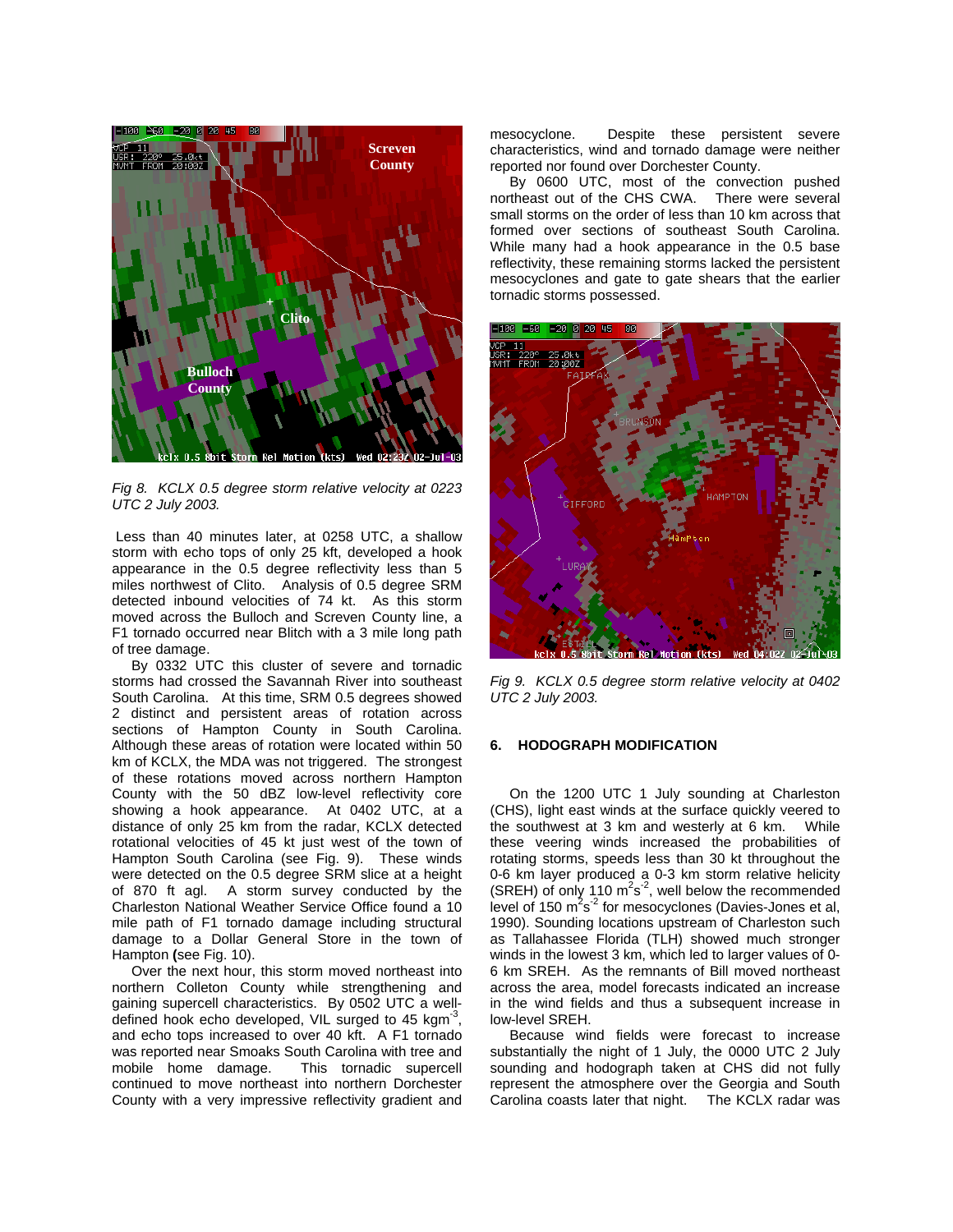in operation the night of 1 July and was located within 100 km of all the verified tornadoes. For further analysis of this outbreak, wind speed and direction were taken off the KCLX VAD Wind Profile and used to estimate the increasing helicity values across Georgia and South Carolina. The RAOB software (Environmental Research Services, 2004) was used for this analysis.

While the 0000 UTC 2 July CHS sounding did show a dramatic increase in low-level wind speeds from earlier in the morning, speeds were to reach a maximum between 0300 and 0600 UTC. Knowing that the stronger winds were to the southwest of CHS at 0000 UTC 2 July, the authors used the 0000 UTC winds from the KCLX VAD profile to modify the 0000 UTC 2 July hodograph.  $0-3$  km SREH increased from 269 m<sup>2</sup>s<sup>-2</sup> to 388  $\mathrm{m}^2\mathrm{s}^2$ . Of particular interest was the large increase in 0-1 km SREH from 100  $\text{m}^2\text{s}^2$  to 246  $\text{m}^2\text{s}^2$ . One reason for this large increase in SREH was a larger storm motion vector taken off the actual reflectivity radar loops.

This large increase in SREH was further seen at 0300 UTC 2 July when a low-level jet formed and low-level winds increased to near 50 kt. SREH values at 0300 UTC for 0-1km and 0-3 km were  $411 \text{ m}^2\text{s}^2$  and 588  $m<sup>2</sup>s<sup>-2</sup>$  respectively (see Fig 11). Using winds on the 0500 UTC VAD profile showed a slight decrease in SREH values at  $331 \text{ m}^2\text{s}^{-2}$  and 446  $\text{m}^2\text{s}^{-2}$  for the 0-1km and 0-3 km layers. This decrease in winds was expected as the remnants of Bill began to move through the southern Appalachians and the strongest wind fields advecting north of the Charleston area.



*Fig 11. Modified hodograph using 0300 UTC 2 July KCLX VAD profile winds.* 

#### **7. SUMMARY**

This tropical cyclone tornado outbreak displayed many of the same aspects as previously researched outbreaks. The lack of instability, along with high values of shear, led to several occurrences of tornadic mini supercells. Despite low values of CAPE, the presence of a warm frontal boundary helped to maximize convergence and initiate the severe convection. The wedge of midlevel dry air intruding into coastal areas of Georgia and South Carolina helped to further destabilize the atmosphere and helped develop a stronger cold pool associated with the tornadic supercells. The lack of midlevel drying over central South Carolina and Georgia is one explanation as to why these areas saw little in the way of severe and tornadic convection despite having larger shear values.

This was a rare nighttime event. While most of the documented outbreaks occurred during the afternoon hours at the time of peak heating and instability, most of the reported severe weather, including the tornado touchdowns, occurred after 0000 UTC. We conclude that it was due to all the other "ingredients" coming together that the storms were able to form and sustain their strength despite the loss of daytime heating.

While assessing WSR-88D performance of past tropical outbreaks, Spratt et al (1997) found several techniques for warning forecasters to utilize in order to produce more timely warnings. These techniques were a valuable key in producing the timely warnings during this TS Bill tornado outbreak.

The usefulness of the Mesocyclone Detection Algorithm is often questioned in tropical events, and this case is no exception. With most of the tornadic mesocyclones being very small and shallow, the vertical structure of the mesocyclone was not always sufficient to trigger the mesocyclone alerts. In many cases, the mesocyclone alert was triggered well after the tornado had already touched down. While some of the parameters for the algorithm are adaptable, Spratt found little improvement when thresholds were lowered to account for the smaller size of the tropical mesocyclones. The diligent effort of watching the 0.5 and 1.5 degree elevation scans of both base velocity and SRM proved more reliable in recognizing and warning on the small tornadic mesocyclones.

Spratt also found that the trend of the mesocyclone can be just as important as the rotational velocities found within the mesocyclone. The persistence of both high reflectivity and mesocyclones can be a valuable tool in the warning process. As in this case, several hook echoes seen with 0.5 degree base reflectivity gave the warning forecaster confirmation of the tornadic cells.

# **8. FUTURE WARNING IMPROVEMENTS**

 Warning lead-time and accuracy during tropical cyclone tornado outbreaks should improve with time as new technology helps the warning forecaster with better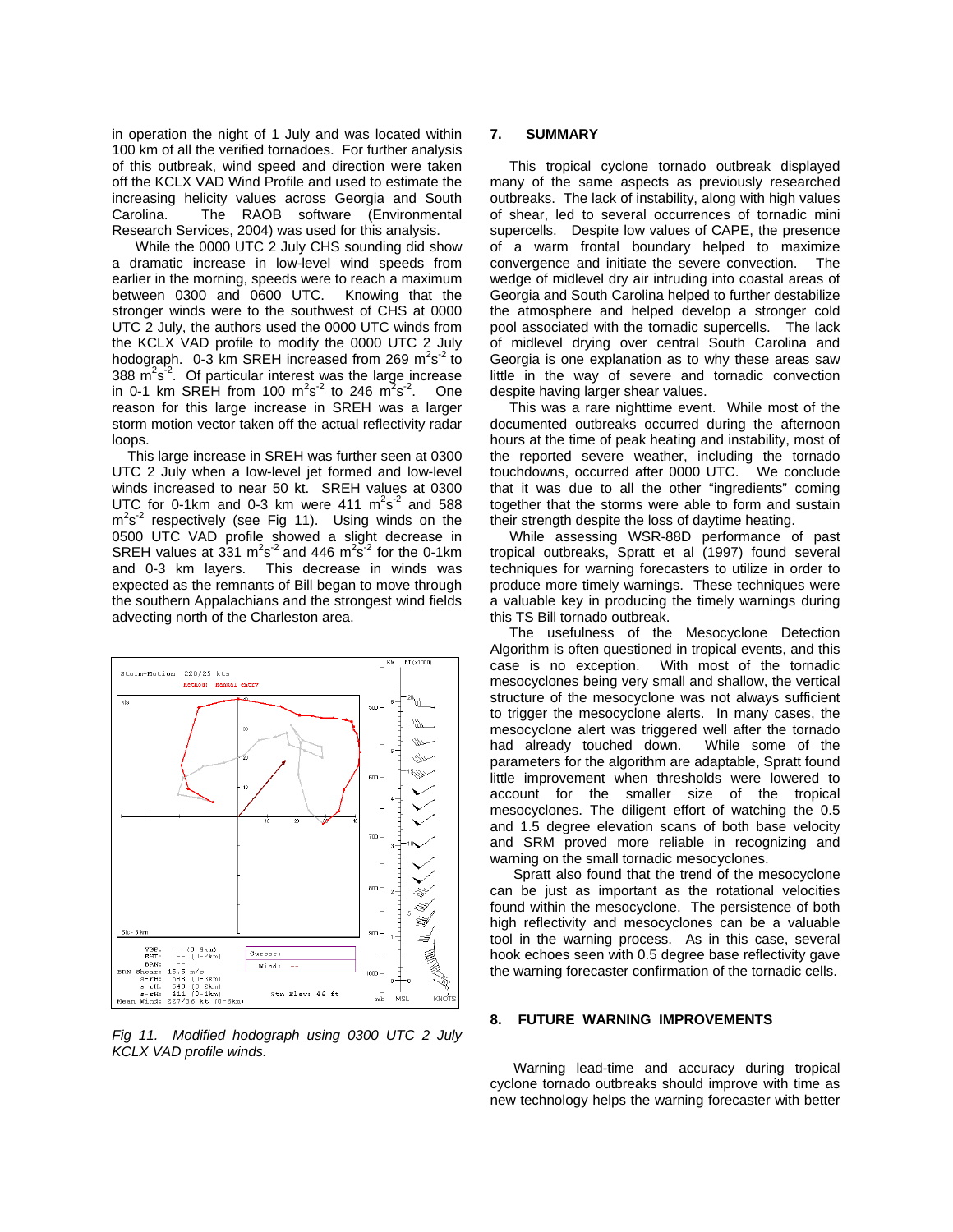decision making. The new Volume Coverage Pattern (VCP) 12 on the WSR-88D will give the warning forecaster several additional low-level elevation slices to interrogate shallow tropical mesocyclones. With visual identification of mesocyclones being so important during these tropical outbreaks, the introduction of high resolution 8-bit velocity and reflectivity products from the WSR-88D helped in the identification of several tornadic mesocyclones (see Fig 12). The use of an alternate color scale to view velocity products, away from the traditional red-green color scheme, proved invaluable when maintaining watch over the small mesocyclones (see Fig 13).

 The ease at which warning forecasters can update a real time hodograph has been an operational issue for several years. The new ability of AWIPS to create a real time hodograph using a VAD wind profile will help the warning forecaster maintain a constant watch over changing values of shear and helicity without the tedious and time consuming job of data entry into a PC software program.

 With the influx of public and private surface observations, the increase in large surface observation mesonets will improve our ability to analyze and track the movement of surface boundaries, leading to better mesoanalysis and forecasts of storm structure. If the locations of mesoscale and storm scale boundaries are identified, warning forecasters will be able to better anticipate which storms may become tornadic.

# **9. REFERENCES**

- Avila, L. A., 2003: Tropical Cylcone Report; Tropical Storm Bill 29 June – 2 July 2003. *National Hurricane Center website.*
- Curtis, L., 2004 : Midlevel Dry Intrusions as a Factor in Tornado Outbreaks Associated with Landfalling Tropical Cyclones from the Atlantic and Gulf of Mexico. *Wea. Forecasting*, **19**, 411-427.
- Davies, J. M., 1993: Small Tornadic Supercells in the Central Plains. *Preprints, 17th Conference on Severe Local Storms,* St. Louis, MO, Amer. Meteor. Soc., 305-309.
- Davies-Jones, R. and D. Burgess, 1990: Test of Helicity as a Tornado Forecast Parameter. *Preprints, 16th Conference on Severe Local Storms,* Kananaskis Park, Alberta, Amer. Meteor. Soc., pg. 588-592.
- Environmental Research Services, 2004: RAOB 5.6 for Windows.
- Hill, E. L., W. Malkin, and W. A. Schulz Jr., 1966: Tornadoes Associated with Cyclones of Tropical Origin-Practical Features. *J. Appl. Meteor*., **5**, 745- 763.
- Markowski, P. M., E. Rasmussen, and J. M. Straka, 1998: The Occurrence of Tornadoes in Supercells Interacting with Boundaries during VORTEX-95. *Wea. Forecasting,* **13**, 852-859.
- McCaul, E. W., Jr., 1987: Observations of Hurricane Danny Tornado Outbreak of 16 August 1995. *Mon. Wea. Rev*., **115**, 1206-1223.
- --------,1991: Buoyancy and Shear Characteristics of Hurricane-Tornado Environments, *Mon. Wea. Rev*., **119**, 1954-1978.
- --, and M. L. Weisman, 1996: Simulations of Shallow Supercell Storms in Landfalling Hurricane Environments. *Mon. Wea. Rev*, **124**, 408-429.

National Climatic Data Center, 2003; Storm Data.

- Novlan, D. J., and W. M. Gray, 1974: Hurricane Spawned Tornadoes. *Mon. Wea. Rev*, **102**, 476-- 488.
- Romine, G., R. Wilhelmson, 2002: Numerical investigation of the role of mid-level dryness on tropical min-supercell behavior. Preprints, *21st Conf. on Severe Local Storms*, San Antonio, TX, Amer. Meteor. Soc., 631-634.
- Spratt, S. M., D. W. Sharp, P. Welsh, A. Sandrik, F. Alsheimer, and C. Paxton, 1997: A WSR-88D Assessment of Tropical Cyclone Outer Rainband Tornadoes. *Wea. Forecasting,* 12, 479-501.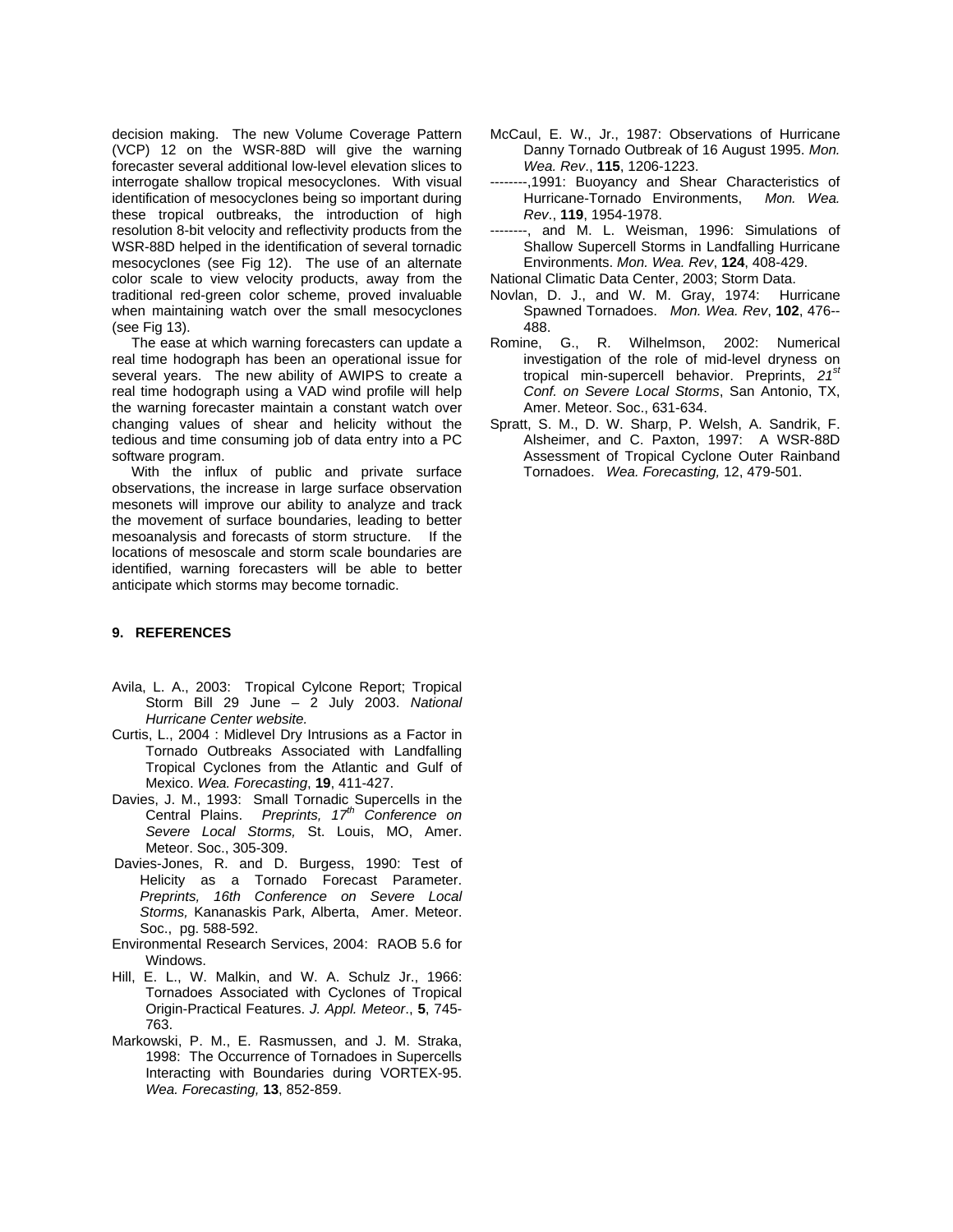

 *Fig 1. County Warning Area (CWA) for the National Weather Service Charleston South Carolina*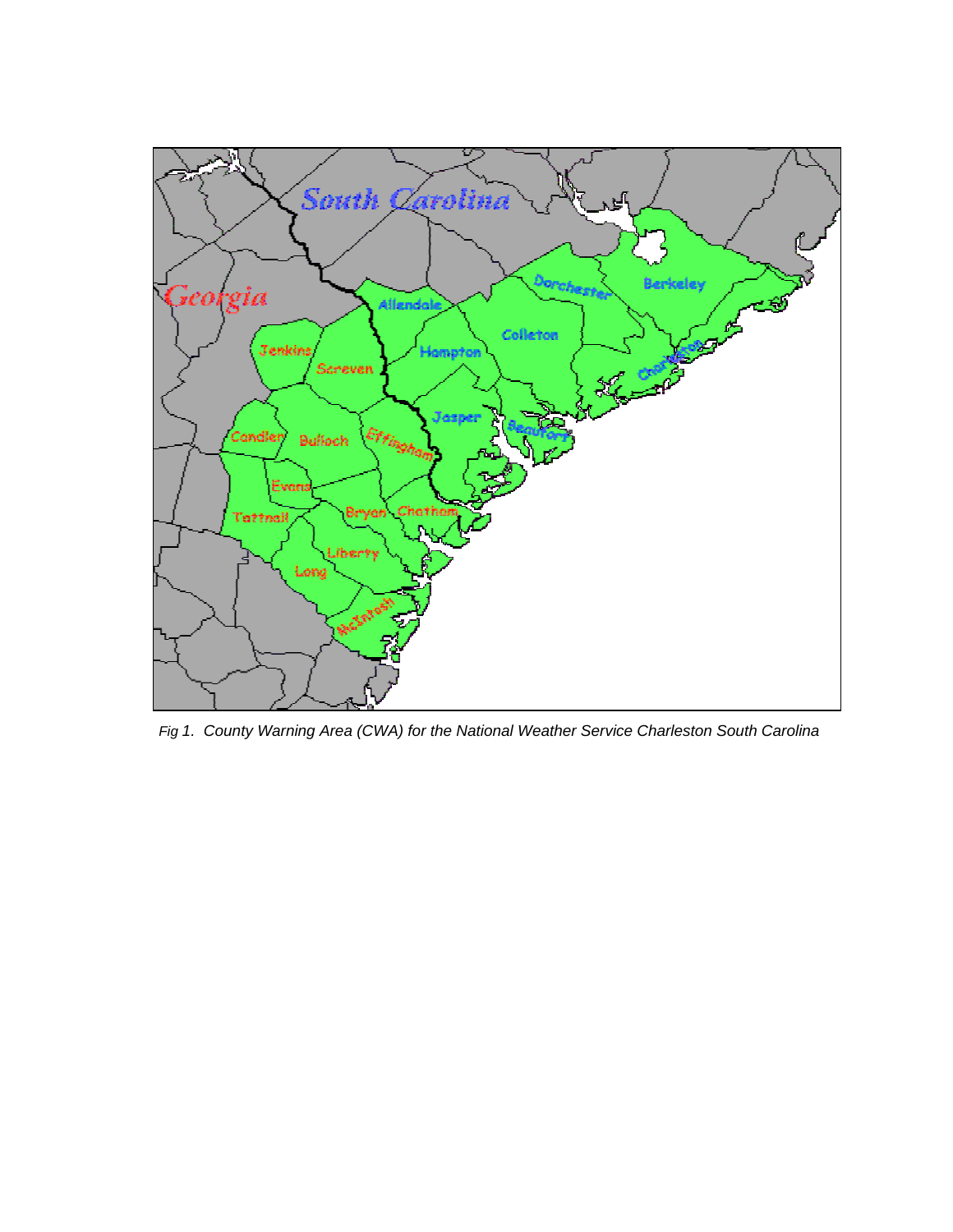

 *Fig 6. Tornado tracks across the CHS CWA. Tracks obtained through Storm Data (2003)*



 *Fig 10. F1 tornado damage in the town of Hampton South Carolina*